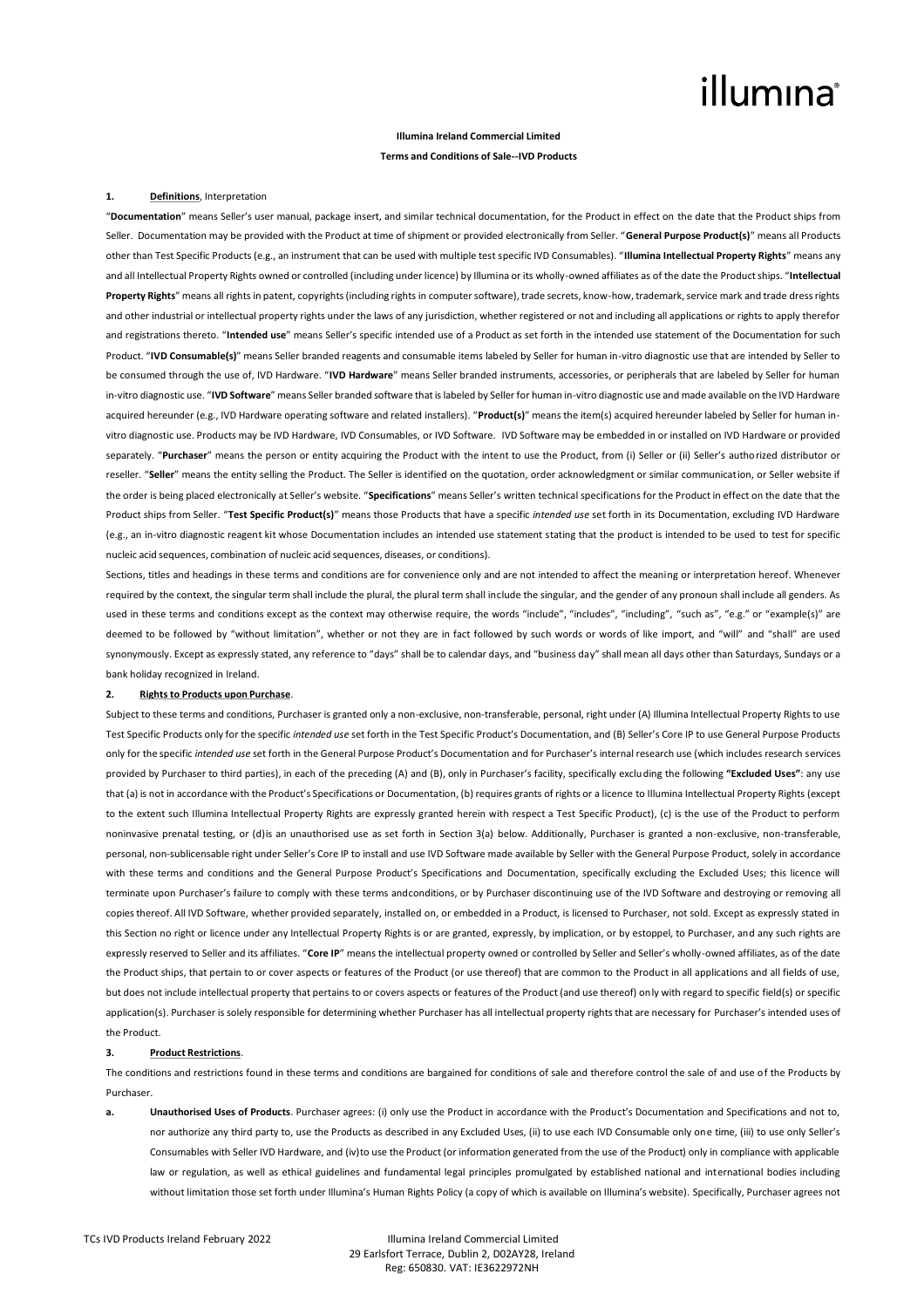# illumına

to use the Product to sequence samples in furtherance of discrimination based on genetic characteristics, oppression of at-risk or minority populations, clinical utilization of human heritable genome editing, reproductive cloning of human beings, and/or bioterrorism. Further, Purchaser agrees not to, nor authorize any third party to (i) disassemble, reverse engineer, reverse compile, or reverse assemble the Product, (ii) separate, extract, or isolate components of the Product or engage in other unauthorized analysis of the Product, and (iii) gain access to or determine the methods of operation of the Product. Purchaser and any user of the Products shall comply with this Section 3. Purchaser shall notify Seller of any suspected or actual breach of this section, or of any disappearance, theft, or confiscation of Products promptly, but no later than 15 days following knowledge of the applicable incident. Purchaser shall provide Seller with reasonable access to confirm Purchaser's compliance with the requirements in (iv). Seller reserves the right to discontinue sales of IVD Consumables or servicing of IVD Hardware in the event Purchaser does not comply with this Section 3(a)(iv).

- **b.** Software Licence Restrictions. Purchaser acknowledges that software may be subject to additional terms and conditions. Purchaser may not use, copy, modify, create derivative works of, reverse engineer, decompile, disassemble, distribute, sell, assign, pledge, sublicence, lease, loan, rent, timeshare or otherwise transfer the IVD Software, nor permit any other party to do any of the foregoing. Purchaser may not remove from the IVD Software, or alter, any of the trademarks, trade names, logos, patent or copyright notices or markings, or add any other notices or markings to the IVD Software. Purchaser may not (and may not attempt to) defeat, avoid, by-pass, remove, deactivate or otherwise circumvent any protection mechanisms in the IVD Software including without limitation any such mechanism used to restrict or control the functionality of the IVD Software.
- **c. Third Party Code**. To the extent third party code is included in IVD Software and any term or condition of a third party licence applicable to such third party code directly conflicts with the terms and conditions set forth herein, the applicable term(s) or condition(s) of that third party licence will be applicable only to that third party code and only to the extent necessary to remove the conflict.

#### **4. Regulatory**.

Illumina intends that its products be used only in a lawful and ethical manner. Purchaser agrees to comply with all applicable laws, regulations, and ethical guidelines promulgated by established national and international ethical bodies when using, maintaining, and disposing of the Product and the information generated from the use of the Product. Purchaser shall obtain and maintain all necessary licenses and consents and agrees to comply with all applicable laws and regulations when using, maintaining, and disposing of Product.

#### **5. Limited Liability**.

**TO THE EXTENT PERMITTED BY LAW, IN NO EVENT SHALL SELLER OR ITS SUPPLIERS BE LIABLE TO PURCHASER OR ANY THIRD PARTY FOR COSTS OF PROCUREMENT OF SUBSTITUTE PRODUCTS OR SERVICES, LOST PROFITS, DATA OR BUSINESS, OR FOR ANY INDIRECT, SPECIAL, INCIDENTAL, EXEMPLARY, CONSEQUENTIAL, OR PUNITIVE DAMAGES OF ANY KIND ARISING OUT OF OR IN CONNECTION WITH, WITHOUT LIMITATION, THE SALE OF THE PRODUCT, ITS USE, SELLER'S PERFORMANCE OR ANY OF THESE TERMS AND CONDITIONS, HOWEVER ARISING OR CAUSED AND ON ANY THEORY OF LIABILITY (WHETHER IN CONTRACT, TORT (INCLUDING NEGLIGENCE), STRICT LIABILITY OROTHERWISE).**

**TO THE EXTENT PERMITTED BY LAW, SELLER'S TOTAL AND CUMULATIVE LIABILITY TO PURCHASER OR ANY THIRD PARTY ARISING OUT OF OR IN CONNECTION WITH THESE TERMS AND CONDITIONS, INCLUDING WITHOUT LIMITATION, THE PRODUCT (INCLUDING USE THEREOF) AND SELLER'S PERFORMANCE, WHETHER IN CONTRACT, TORT (INCLUDING NEGLIGENCE), STRICT LIABILITY OR OTHERWISE, SHALL IN NO EVENT EXCEED THE AMOUNT PAID TO SELLER FOR THE PARTICULAR PRODUCT CONTAINED IN THE PARTICULAR ORDER THAT DIRECTLY CAUSED THE LIABILITY.**

#### **6. Limitations on Warranties**.

**TO THE EXTENT PERMITTED BY LAW AND SUBJECT TO THE EXPRESS PRODUCT WARRANTY MADE IN THESE TERMS AND CONDITIONS SELLER MAKES NO (AND EXPRESSLY DISCLAIMS ALL) WARRANTIES, EXPRESS, IMPLIED OR STATUTORY, WITH RESPECT TO THE PRODUCT, INCLUDING WITHOUT LIMITATION, ANY IMPLIED WARRANTY OF MERCHANTABILITY, FITNESS FOR A PARTICULAR PURPOSE, NONINFRINGEMENT, OR ARISING FROM COURSE OF PERFORMANCE, DEALING, USAGE OR TRADE. WITHOUT LIMITING THE GENERALITY OF THE FOREGOING, SELLER MAKES NO CLAIM, REPRESENTATION, OR WARRANTY OF ANY KIND AS TO THE UTILITY OF THE PRODUCT FOR PURCHASER'S INTENDED USES.**

### **7. Product Warranty**.

All warranties are personal to the Purchaser and may not be transferred or assigned to a third-party, including an affiliate of Purchaser. All warranties are facility specific and do not transfer if the Product is moved to another facility of Purchaser, unless Seller conducts such move. The warranties described in these terms and conditions exclude any stand-alone third party goods that may be acquired or used with the Products.

- **a. Warranty for IVD Consumables**. Seller warrants that IVD Consumables will conform to their Specifications until the later of (i) 3 months from the date of shipmentfrom Seller, or (ii) any expiration date or the end of the shelf-life pre-printed on such IVD Consumables by Seller, but in either event, no later than 12 months from the date ofshipment.
- **b. Warranty for IVD Hardware**. Seller warrants that IVD Hardware, other than Upgraded Components, will conform to its Specifications for a period of 12 months after its shipment date from Seller unless the IVD Hardware includes Seller provided installation in which case the warranty period begins on the date of installation or 30 days after the date the IVD Hardware was delivered, whichever occurs first ("**Base IVD Hardware Warranty**"). "**Upgraded Components**" means Seller provided components, modifications, or enhancements to IVD Hardware provided pursuant to the Base Hardware Warranty. Seller warrants that Upgraded Components will conform to their Specifications for a period of 90 days from the date the Upgraded Components are provided by Seller. Upgraded Components do not extend the Base Hardware Warranty for the IVD Hardware unless the upgrade was conducted by Seller at Seller's facilities in which case the upgraded IVD Hardware shipped to Purchaser comes with a new Base IVD Hardware Warranty.
- **c. Exclusions from Warranty Coverage**. The foregoing warranties do not apply to the extent a non-conformance is due to (i) abuse, misuse, neglect, negligence, accident, improper storage, or use contrary to the Documentation or Specifications, (ii) use that is an Excluded Use or otherwise not in accordance with these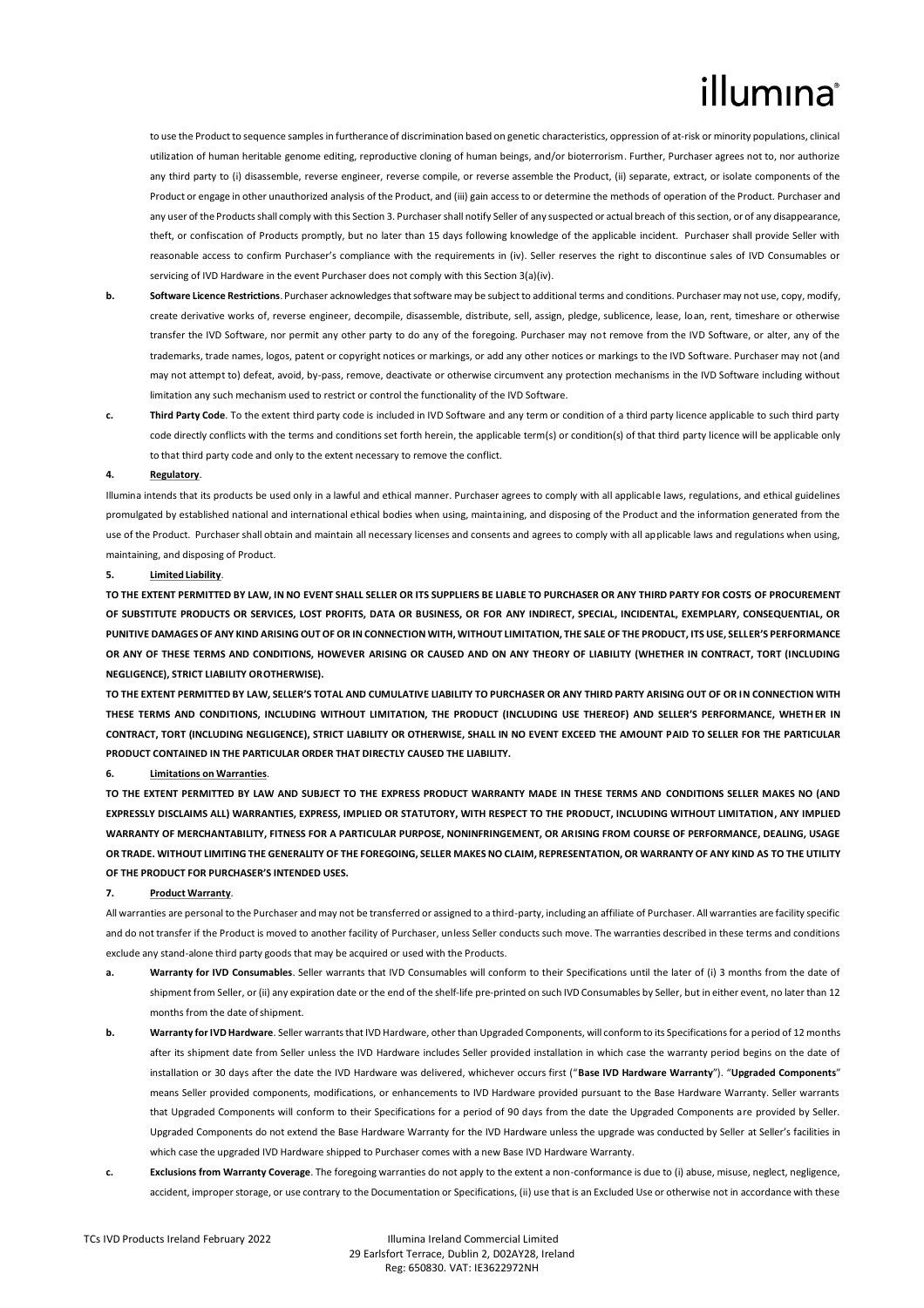# illumina

terms and conditions, (iii) improper handling, installation, maintenance, or repair (other than if performed by Seller's personnel), (iv) unauthorized alterations, (v) Force Majeure events, or (vi) use with a third party's good (unless the Product's Documentation or Specifications expressly state such third party's good is for use with theProduct).

- **d. Procedure for Warranty Coverage**. In order to be eligible for repair or replacement under this warranty Purchaser must (i) promptly contact Seller's support department to report the non-conformance, (ii) cooperate with Seller in confirming or diagnosing the non-conformance, and (iii) return the Product, transportation charges prepaid to Seller following Seller's instructions or, if agreed by Seller and Purchaser, grant Seller's authorized repair personnel access to the Product in order to confirm the non-conformance and make repairs.
- **e. Sole Remedy under Warranty**. Seller will, at its option, repair or replace non-conforming Product that is covered by this warranty, provided that Seller can reasonably identify and confirm such nonconformance. The warranty period for repaired or replaced IVD Consumables is 90 days from the date of shipment, or the remaining period on the original Consumables warranty, whichever is later. IVD Hardware may be repaired or replaced with functionally equivalent, reconditioned, or new IVD Hardware or components (if only a component of IVD Hardware is non-conforming). If the IVD Hardware is replaced in its entirety, the warranty period for the replacement is 90 days from the date of shipment or the remaining period on the original IVD Hardware warranty, whichever ends later. If only a component is being repaired or replaced, the warranty period for such component is 90 days from the date of shipment or the remaining period on the original IVD Hardware warranty, whichever ends later. The preceding states Purchaser's sole remedy and Seller's sole obligations under the warranty provided.

### <span id="page-2-0"></span>**8. Indemnification**.

- **a. Indemnification by Seller**. Subject to these terms and conditions, including without limitation, the Exclusions to Seller's Indemnification Obligations (Section [8](#page-2-0)[\(b\)](#page-2-1) below), the Conditions to Indemnification Obligations (Sectio[n 8](#page-2-0)[\(d\)](#page-2-2) below), Seller shall (i) defend, indemnify and hold harmless Purchaser against any third-party claim or action alleging that the (A) Test Specific Products when used for the specific intended use set forth in its Documentation, and (B) the General Purpose Products when used for (x) the specific intended use set forth in its Documentation, or (y) Purchaser's use in accordance with these terms and conditions, and in accordance with the Product's Documentation and Specifications, infringes the valid and enforceable intellectual property rights of a third party, and (ii) pay all settlements entered into, and all final judgments and costs (including reasonable legal fees) awarded against Purchaser in connection with such infringement claim. If the Product or any part thereof, becomes, or in Seller's opinion may become, the subject of an infringement claim, Seller shall have the right, at its option, to (A) procure for Purchaser the right to continue using the Product, (B) modify or replace the Product with a substantially equivalent non-infringing substitute, or (C) require the return of the Product and terminate the rights, licence, and any other permissions provided to Purchaser with respect to the Product and refund to Purchaser the depreciated value (as shown in Purchaser's official records) of the returned Product at the time of such return; provided that, no refund will be given for used-up or expired IVD Consumables. This Section states the entire liability of Seller for any infringement of third party intellectual property rights.
- <span id="page-2-1"></span>**b. Exclusions to Seller Indemnification Obligations**. For the avoidance of doubt, Seller has no obligation to defend, indemnify or hold harmless Purchaser for any infringement claim to the extent such infringement arises from: (i) use of the Product for any Excluded Use, (ii) use of the Product in any manner not in accordance with its Specifications, its Documentation, or the rights expressly granted to Purchaser and restrictions imposed on Purchaser under these terms and conditions, including without limitation, any use of the Product beyond the specific *intended use* set forth in its Documentation, (iii) use of the Product in combination with any third party products, materials, or services (unless the Product's Documentation or Specifications expressly state that such third party's good is for use with the Product), (iv) use of the Product to perform any assay or other process not supplied by Seller, (iv) Seller's compliance with specifications or instructions for such Product furnished by, or on behalf of, Purchaser, (v) Purchaser's breach of any of these terms and conditions, or (vi) use ofstand-alone third party goodsthat may be acquired or used with the Products(each of (i) – (vi), isreferred to as an "**Excluded Claim**").
- **c. Indemnification by Purchaser**. Purchaser shall defend, indemnify and hold harmless Seller, its affiliates, their non-affiliate collaborators and development partners that contributed to the development of the Product, and their respective officers, directors, representatives and employees against any claims, liabilities, damages, fines, penalties, causes of action, and losses of any and every kind (including reasonable legal fees), including without limitation, personal injury or death claims, and infringement of a third party's intellectual property rights, resulting from, relating to, or arising out of any Excluded Claim.
- <span id="page-2-2"></span>**d. Conditions to Indemnification Obligations**. The parties' indemnification obligations are conditioned upon the party seeking indemnification (i) promptly notifying the other party in writing of such claim or action, (ii) giving the other party exclusive control and authority over the defense and settlement of such claim or action, (iii) not admitting infringement of any intellectual property right without prior written consent of the other party, (iv) not entering into any settlement or compromise of any such claim or action without the other party's prior written consent, and (v) providing reasonable assistance to the other party in the defense of the claim or action; provided that, the indemnifying party reimburses the indemnified party for its reasonable out-of-pocket expenses incurred in providing suchassistance.

#### **9. Payment Terms**.

Seller will invoice upon shipment. Subject to Seller's credit review of Purchaser (following which Seller shall inform Purchaser of applicable payment terms), all payments are due within 30 days of the date of the invoice. All amounts due shall be paid in the currency found on the invoice. If payment is made by wire or other electronic funds transfer, Purchaser is solely responsible for any bank or other fees charged and will reimburse Seller for any such fees. If any payment is not made by the due date Seller may exercise all rights and remedies available by law. Purchaser shall pay for all costs (including reasonable legal fees) incurredby Seller in connection with the collection of late payments. Each purchase order is a separate, independent transaction, and Purchaser has no right of set-off against other purchase orders or other transactions with Seller. Seller will determine payment terms on a per-order basis and may modify credit terms in its discretion. Any amount not paid by the due date will bear interest from the day following the date on the invoice at a rate equal to the interest rate applied by the European Central Bank to its most recent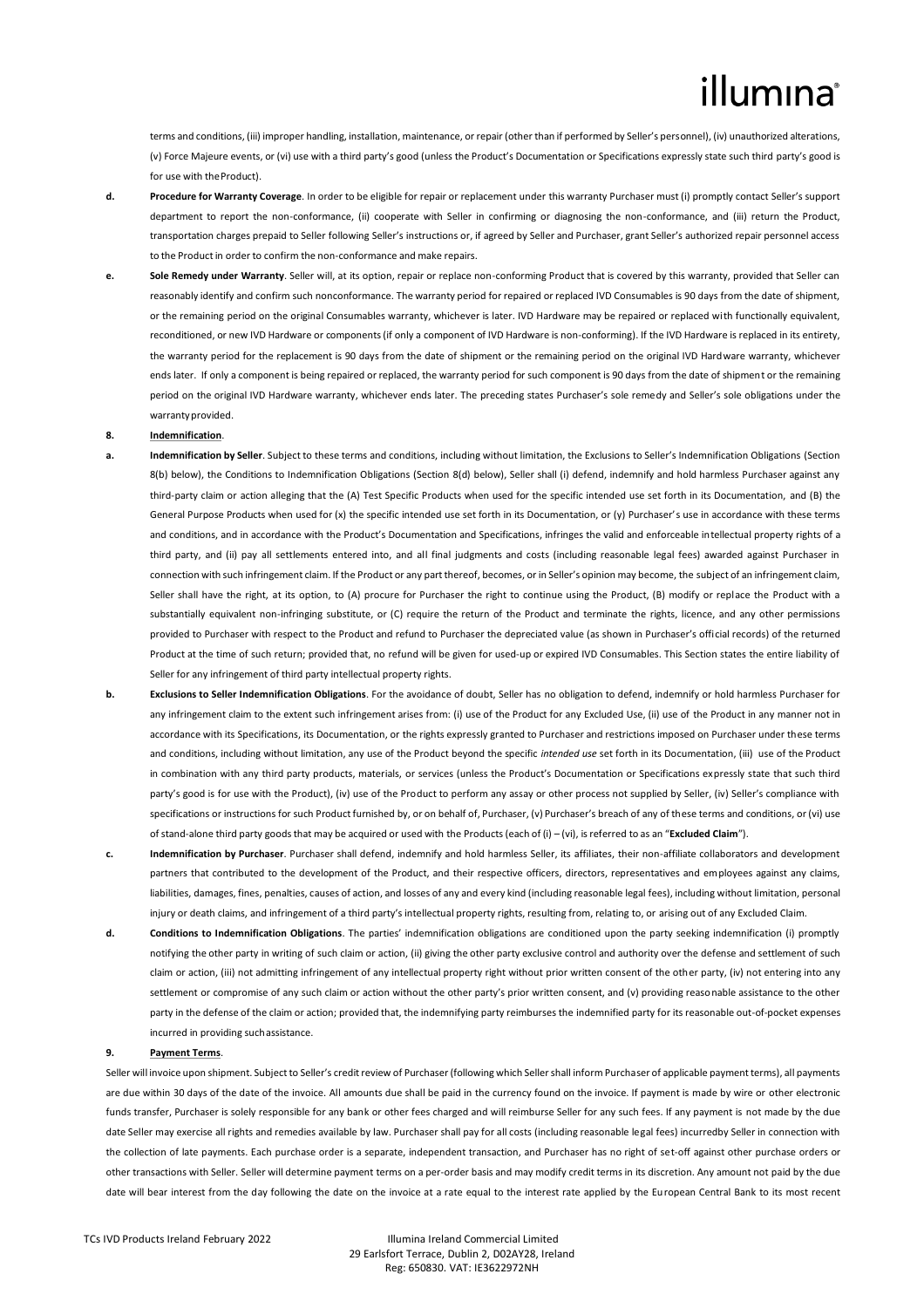# illumına

refinancing operation plus 8 percentage points, or the maximum amount permitted by law, if lower.

### **10. Shipping Terms; Title and Risk of Loss**.

Unless otherwise set forth in writing by Seller or otherwise agreed between the parties, all shipments are made DDP (Incoterms 2020) at the address designated by Purchaser at the time of ordering. In all cases, title (except for IVD Software and third-party software) and risk of loss transfers to Purchaser when Product is made available at such address.

#### **11. Taxes**.

Purchaser agrees that any applicable sales, use, excise, VAT (value added tax), GST (goods and services tax), withholding and other taxes will be calculated based on both the tax rates in effect on the date of shipment and the ship to address for the Product. Any amounts for tax listed on a quotation, if any, are for reference purposes only and are not binding on Seller. All prices and other amounts payable to Seller are exclusive of and are payable without deduction for any taxes, customs duties, tariffs or charges hereafter claimed or imposed by any governmental authority upon the sale of Product, all of which will be paid by Purchaser. In the event Seller is required by law or regulation to pay any such tax, duty, tariff or charge, such amount will be added to the purchase price or subsequently invoiced to the Purchaser. In the event Purchaser is required by law or regulation to deduct any such tax, duty, tariff or charge the Purchaser shall gross up any payment to the Seller.

#### **12. General**.

- **a. Applicability of Terms and Conditions**. These terms and conditions exclusively govern the ordering, purchase, supply, and use of Product, and override any conflicting, amending and/or additional terms contained in any purchase orders, invoices, or similar documents all of which are hereby rejected and are null and void. Seller's failure to object to any such terms shall not constitute a waiver by Seller, nor constitute acceptance by Seller of such terms and conditions. Third party products may be subject to additional terms and conditions.
- **b. Order Changes/Cancellations**. Ordersfor Products may not be changed or cancelled once placed.
- **c. Governing Law** These terms and conditions, their interpretation, and the performance of the parties shall be governed by the laws of Republic of Ireland. Seller and Purchaser agree that the United Nations Convention on Contracts for the International Sale of Goods shall not apply to these terms and conditions, including any terms in the Documentation. Subject to condition 12(c) below, each party irrevocably agrees that the courts of Republic of Ireland shall have exclusive jurisdiction to settle any dispute or claim under or in connection with these terms and conditions or its subject matter or formation.
- **d. Arbitration**. In Seller's sole discretion, any dispute, claim or controversy arising out of or relating to these terms and conditions, shall be determined by confidential binding arbitration conducted in the English language, under generally accepted arbitration rules and procedures in a venue to be determined by Seller. In all cases of arbitration each party shall bear its own costs and expenses and an equal share of the arbitrator's and administrator's fees of arbitration; neither party nor an arbitrator may disclose the existence, content, or results of any arbitration without the prior written consent of both parties, unless required by law; the decision of the arbitrator shall be final and binding on the parties, provided that, the arbitrator shall not have the authority to alter any explicit provision of these terms and conditions; judgment on the award may be entered in any court having jurisdiction. This clause shall not preclude the parties from seeking provisional remedies in aid of arbitration from a court of appropriate jurisdiction. Notwithstanding anything herein to the contrary, any claims or causes of action involving infringement, validity, or enforceability of a party or its affiliate's intellectual property rights are not subject to this arbitration clause.
- **e. Representations and Warranties**. Purchaser is not an authorized dealer, representative, reseller, or distributor of any of Seller's, or its affiliates', products or services. Purchaser represents and warrants that it (i) is not purchasing the Product on behalf of a third party, (ii) is not purchasing the Product in order to resell or distribute the Product to a third party, (iii) is not purchasing the Product in order to export the Product from the country in which Seller shipped the Product pursuant to the ship-to address designated by Purchaser at the time of ordering ("**Ship-to Country**"), and (iv) will not export the Product out of the Ship-To Country. Purchaser further represents and warrants that the Product shall be used in the usual course of business or practice, or by: (A) a person licensed in a health field in the applicable jurisdiction(s) or (B) a Purchaser's designated agent or employee for lawful research, teaching, or testing purposes.
- **f. Remedies for Breach**. In addition to any remedies specified elsewhere under these terms and conditions, and any remedies available to Seller under law or in equity, in the event Purchaser breaches these terms and conditions, including without limitation Sections 2-4, Seller may do any, all, or any combination of the following: (i) cease performance, including without limitation, cease further shipments of Product, (ii) terminate the rights granted to Purchaser pursuant to Section 2 (Rights to Product Upon Purchase), (iii) terminate any service contracts then in effect for affected Product, (iv) terminate any remaining product warranty for the affected Product, and (v) require Purchaser to immediately pay any unpaid invoice.
- **g. Facility Requirements and Installation of IVD Hardware**. Purchaser acknowledges that it is responsible for ensuring at Purchaser's sole cost that its facility meets the site requirements for the IVD Hardware. If the purchase of IVD Hardware includes installation it will be completed within 30 days of delivery of all components of the IVD Hardware and the facility meeting such requirements, including Purchaser's reasonable cooperation.
- **h. IVD Hardware Compatibility**. Due to the slower rate of updates to IVD Hardware, Purchaser acknowledges that Seller's research use reagents and consumables may not be compatible with the IVD Hardware and IVD Software. Purchaser agrees to contact Seller's technical support department prior to purchasing any Seller research use reagents and consumables for use with IVD Hardware and IVD Software.
- **i. Service Contracts**. If a Seller extended service contract for IVD Hardware is being provided, then Seller's standard terms and conditions for such service contract shall exclusively govern such extended service contract. Purchaser agrees that all service contracts are both personal to Purchaser and facility specific: services contracts cannot be transferred to a third party and may not be transferred to a new facility if the Hardware is relocated.
- **j. Future Products**. Any future products and/or services ("**Unreleased Products**") are subject to new part numbers, pricing, and specifications and the acquisition of Product hereunder is not in reliance on the availability of any Unreleased Products.
- **k. Seller Affiliates**. Any actions or rights that may be performed or exercised by Seller hereunder may be performed or exercised by Seller itself or by any of its